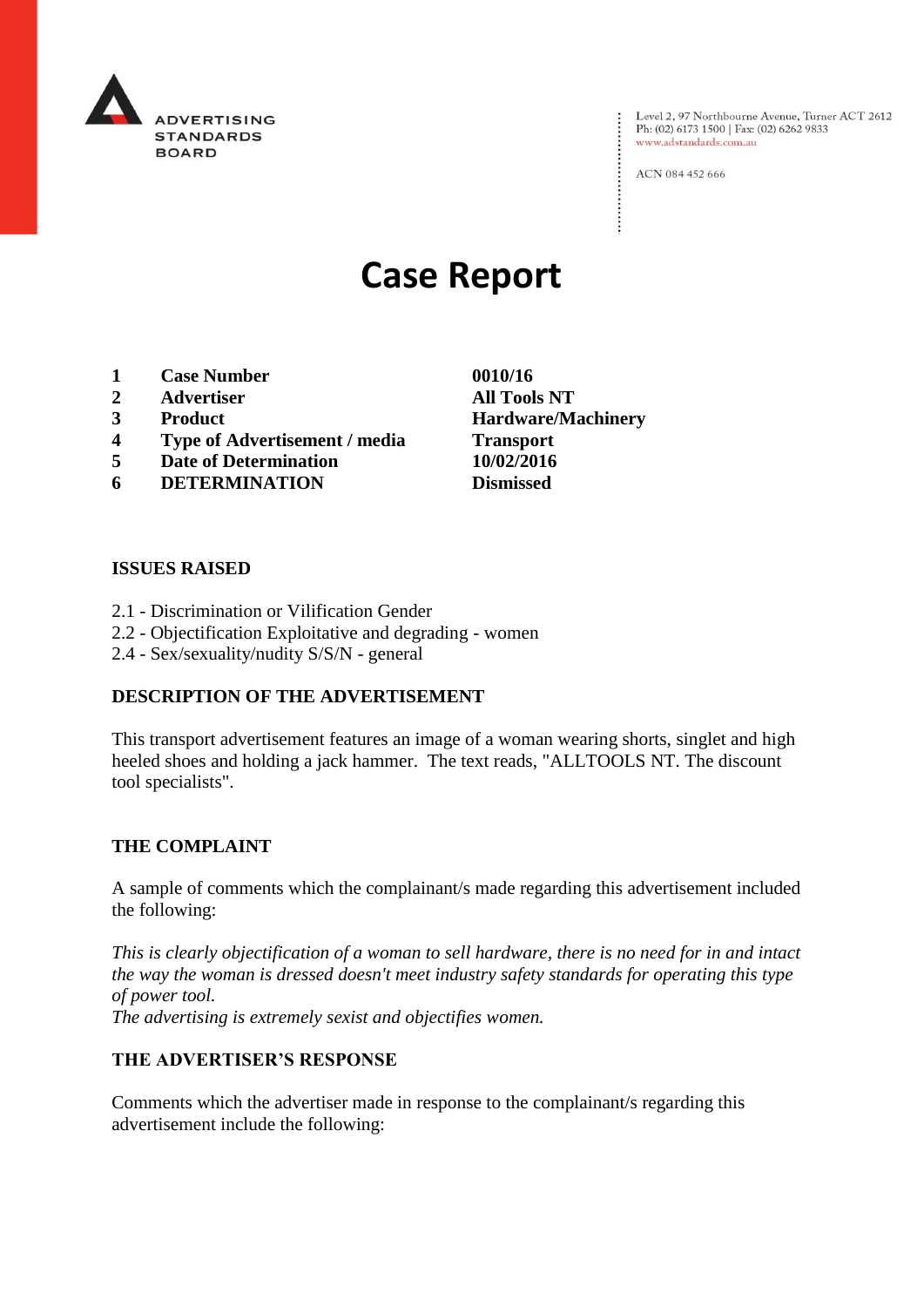*In response to complaint that has been made regarding bus advertising that AllTools NT is currently running please see below responses -*

*We currently hold an outstanding relationship with the Makita Product and Brand. Therefore we undertook to promote the brand with the Ambassador for Makita which is the Esther the model on the bus artwork. As well as the model there are also a number of other points on the bus as you will see in the photo attached. Logos, Company name, website address, business address, business logo etc. Please see below as to why we approached Makita Power Tools and requested that we use their Makita Model/Ambassador as part of our promotion.*

## *Outline*

*Esther has been employed by Makita as an ambassador of the Makita brand – Esther is responsible for the following activities;*

*• Meet and welcome consumers and dealers at key events – Tradeshows, Roadshows, functions.*

*• Sign consumers and dealers up to the Makita database.*

*• Promote new and focus products via TV, Point of Sale, Presentation, Demonstration.*

*Why Esther*

*Esther removes the boys club mentality that still exists in some parts of the power tool market.*

*Esther relative to our target market which is tradesmen 18 – 40, Esther communicates well with the target market at tradeshows, roadshows, functions.*

*Esther comes from a family of tradesmen.*

*Safety*

*In this shot, it is clear that the tool is not in operation – there are no safety concerns present.*

*Choice of clothing*

*Esther wears a black singlet and black shorts – black is the Makita colour and singlets and shorts is common apparel for tradies – Esther is wearing heals, this is what she wears when attending all Makita functions of which she is an ambassador. There is not nudity in the photo of Esther.*

*Holding the Jack Hammer Suggestively - How Esther is holding the Jack Hammer is not suggestive in any way, they are an extremely heavy item and for her to be photographed holding one would be the only way it could be held without causing harm.*

*As the person who authorised this advertising and liased with the media group I in no way feel that this is degrading to women. I am a female who has managed AllTools NT for 6 years and feel is unjustified that this complaint has been lodged but understand that there is a procedure that needs to be followed in regards to complaints lodged*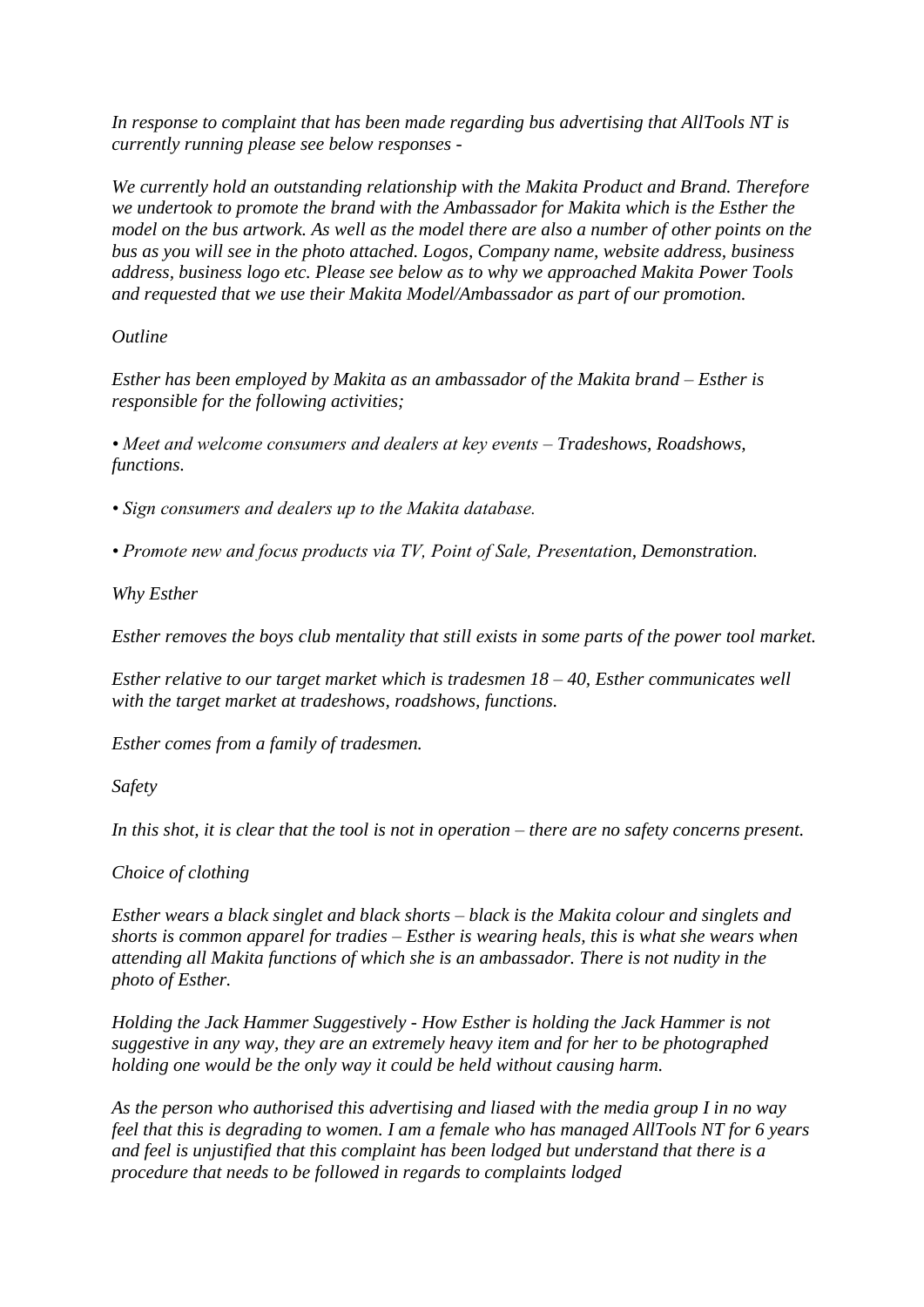*If there is further information that you require, please do not hesitate to contact me.*

### **THE DETERMINATION**

The Advertising Standards Board ("Board") considered whether this advertisement breaches Section 2 of the Advertiser Code of Ethics (the "Code").

The Board noted the complainants' concerns that the advertisement features a scantily clad woman holding a power tool which is sexist and objectifying.

The Board viewed the advertisement and noted the advertiser's response.

The Board considered whether the advertisement complied with Section 2.1 of the Code which requires that 'advertisements shall not portray or depict material in a way which discriminates against or vilifies a person or section of the community on account of race, ethnicity, nationality, gender, age, sexual preference, religion, disability, mental illness or political belief.'

The Board noted that this advertisement appears on public transport and features an image of a woman in shorts, singlet and heels holding a jack hammer.

The Board noted the complainants' concerns that it is sexist to depict a woman in this manner and considered that advertisers are free to use whomever they wish in their advertisements provided they do not present any person in a manner which is discriminatory or vilifying. The Board noted that the woman is holding a power tool relevant to the advertiser's services and considered that although her clothing is not consistent with the type of clothing you would wear to use a jack hammer in the Board's view it is not of itself discriminatory to use a woman to promote a power tool in this manner.

The Board considered that the advertisement did not portray or depict material in a way which discriminates against or vilifies a person or section of the community on account of gender.

The Board determined that the advertisement did not breach Section 2.1 of the Code.

The Board considered whether the advertisement was in breach of Section 2.2 of the Code. Section 2.2 of the Code states: "Advertising or marketing communications should not employ sexual appeal in a manner which is exploitative and degrading of any individual or group of people."

The Board noted the complainant's concerns that the advertisement depicts women as sex objects and noted that in order to breach this Section of the Code the images would need to be considered both exploitative and degrading.

The Board acknowledged that some members of the community would find the use of attractive, scantily-clad models to be exploitative but considered that although the use of a